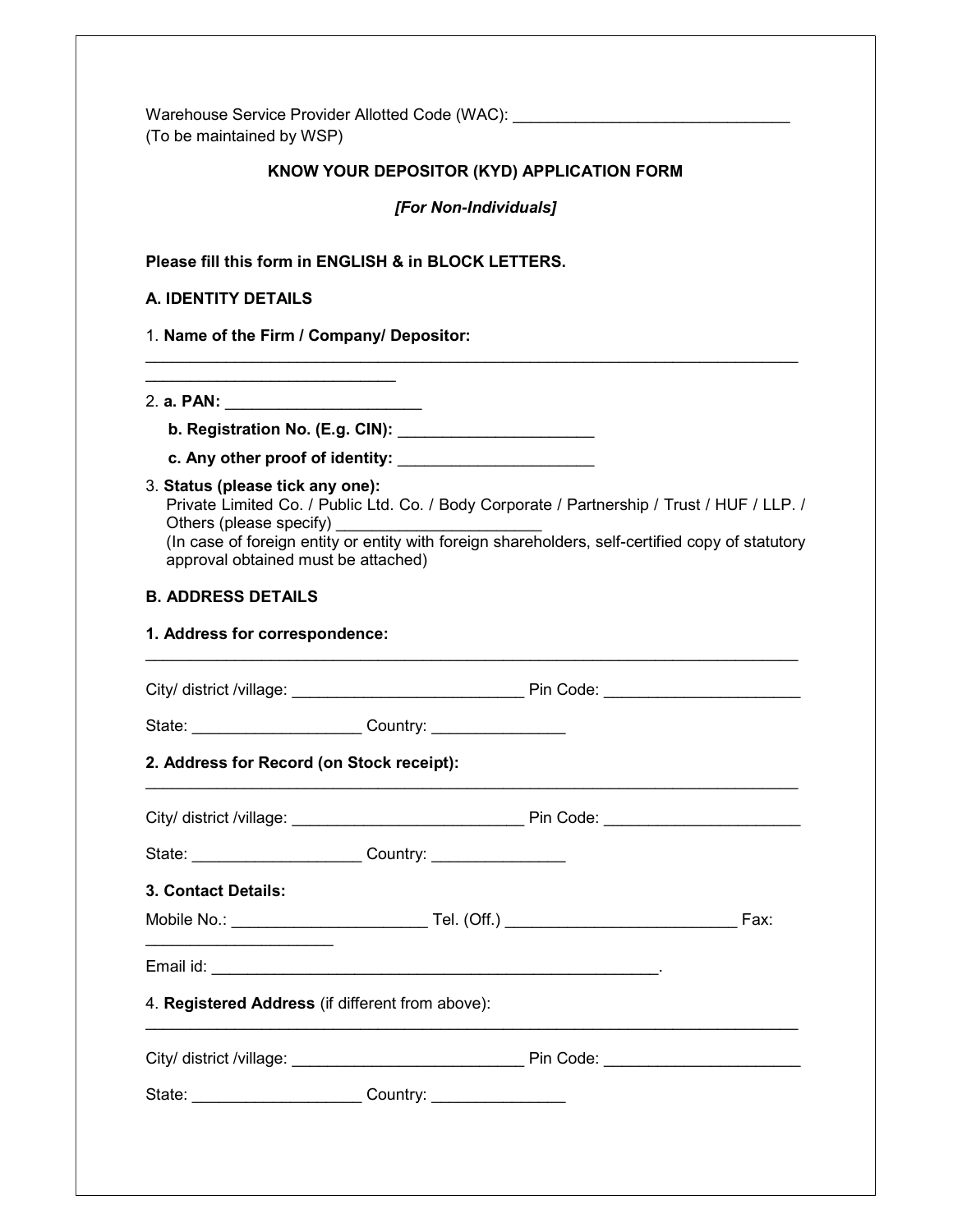| Mobile No.: | Tel. (Off.) |
|-------------|-------------|
| Fax:        | Email id:   |

# C. OTHER DETAILS

Net-worth as on (date) \_\_\_\_\_\_\_\_\_\_\_\_\_\_\_\_\_\_\_\_\_\_\_ (\_\_\_\_\_\_\_\_\_\_\_\_\_\_\_\_\_\_\_\_\_\_\_)

# D. BANK ACCOUNT(S) DETAILS

| <b>Bank Name</b> | <b>Branch</b><br><b>Address</b> | <b>Bank</b><br><b>Account No.</b> | <b>Account Type:</b><br>Saving/Current/<br><b>Others</b> | <b>MICR</b><br><b>Number</b> | <b>IFSC</b><br>code |
|------------------|---------------------------------|-----------------------------------|----------------------------------------------------------|------------------------------|---------------------|
|                  |                                 |                                   |                                                          |                              |                     |
|                  |                                 |                                   |                                                          |                              |                     |

Note: Provide a copy of cancelled cheque leaf/ pass book/bank statement specifying name of the client, MICR Code or/and IFSC Code of the bank.

# E. ComRIS / REPOSITORY ACCOUNT(S) DETAILS

| <b>ComRIS/Repository</b><br><b>Participant Name</b> | <b>Beneficiary Name</b> | <b>ComRIS/Repository</b><br><b>Participant ID</b> | <b>Beneficiary ID</b> |
|-----------------------------------------------------|-------------------------|---------------------------------------------------|-----------------------|
|                                                     |                         |                                                   |                       |
|                                                     |                         |                                                   |                       |

# F. TRADING ACCOUNT(S) DETAILS

| <b>Client Code (UCC)</b> | <b>Member Name</b> | <b>Member ID</b> |
|--------------------------|--------------------|------------------|
|                          |                    |                  |
|                          |                    |                  |

# G. Goods and Services Tax (GST) Registration Details:

| <b>State</b> | <b>Depositor GST Number</b> | <b>Seller/Principal GST</b><br><b>Number</b> |
|--------------|-----------------------------|----------------------------------------------|
|              |                             |                                              |
|              |                             |                                              |
|              |                             |                                              |

Note: In case of operation in any other States than mentioned above, please provide GST Registration details of all other States as a separate Annexure to this Application along with certified copy of GST Registration certificate.

 $\mathbf{D}=\{x_1,\ldots,x_n\}$  :  $\mathbf{D}=\{x_1,\ldots,x_n\}$  :  $\mathbf{D}=\{x_1,\ldots,x_n\}$ 

H. Mandi license / APMC license (As applicable, State wise) (Copy of license to be submitted)

Mandi license / APMC license No. : \_\_\_\_\_\_\_\_\_\_\_\_\_\_\_\_\_\_\_\_\_\_\_\_\_\_\_\_\_\_\_\_\_\_\_\_\_\_\_\_\_

|  | Date of issue of license |  |
|--|--------------------------|--|
|--|--------------------------|--|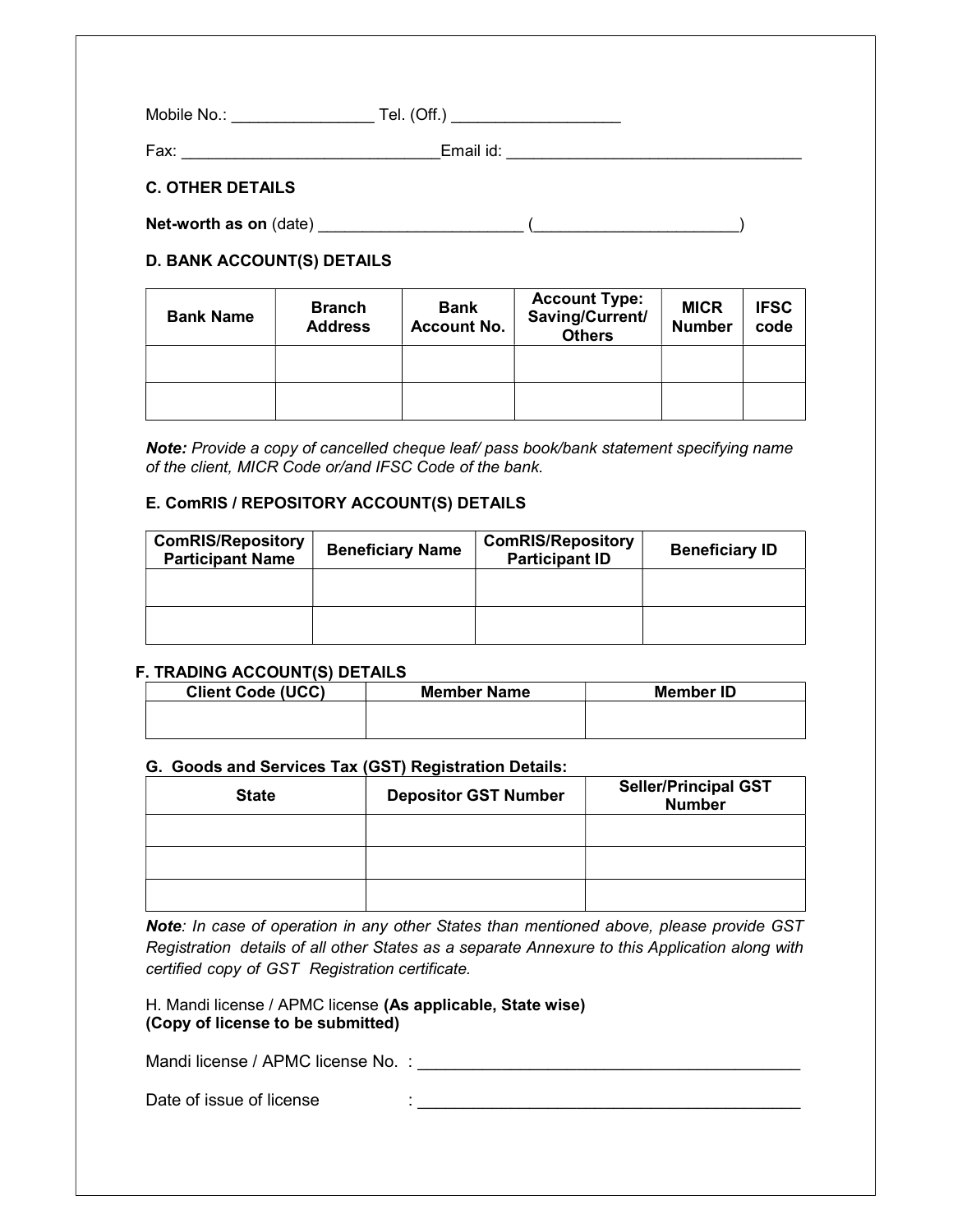| License valid up to                                                                                                                       |      |     |
|-------------------------------------------------------------------------------------------------------------------------------------------|------|-----|
| <b>I. DOCUMENTS ATTACHED</b>                                                                                                              |      |     |
| Self-attested copy of the GST Registration Certificate for<br>the States in which the Depositor/Client/Seller/Principal<br>is registered. | Yes  | Νo  |
| Self-attested copy of Mandi license / APMC license submitted.                                                                             | Yes. | No. |

# $\triangleright$  List of Authorized Signatories along with specimen signature to be submitted.

## **DECLARATION**

- 1. I/We hereby declare that the details furnished above are true and correct to the best of my/our knowledge and belief and I/we undertake to inform you of any change therein, immediately. In case any of the above information is found to be false or untrue or misleading or misrepresenting, I am/we are aware that I/we may be held liable for it.
- 2. I/We confirm having read/been explained and understood the details as filled in this document.
- 3. I/We understand that the goods whenever deposited require to meet all statutory requirements besides the Exchange quality specifications. I/We confirm that said goods do not violate any statutory requirement or compliances applicable to them as in force.
- 4. I/We confirm to abide by various central/state laws including Tax laws, and other Acts, Rules, Regulations, notification/orders and guidelines applicable to the said goods and as in force from time to time and shall indemnify the warehouse and MCXCCL against any, and all litigations or actions / claims or proceedings arising on account of the information provided by me / us.
- 5. I/We understand that in the event of any non-compliance of any law, Rules, Regulations, Notification/s or order/s as applicable to the said goods, the Undersigned shall be solely and completely responsible and undertake to be so responsible and liable for such noncompliance and for any and all consequences thereof.
- 6. I/We further declare and agree that in no event shall MCXCCL or the said Warehouse be held liable for any damages, including but not limited to direct or indirect, special, incidental, or consequential damages, losses or expenses arising on account of my/our noncompliance of any central/state laws as applicable to the said goods.
- 7. As a depositor, I/we hereby confirm that commodities / goods requested to be stored shall not be unauthorized, banned under the law or for any other unlawful activity and all authorization and/or consents, approvals that are required in connection with storage of these materials / commodities shall be obtained by me / us, and in the event of any liability, financial or otherwise, arising at any point in time due to any misrepresentation, for any unlawful activity and for non- compliance of applicable laws and regulations governing storage services rendered by warehouse, I/We shall indemnify warehouse for such losses / damages / penalties etc.